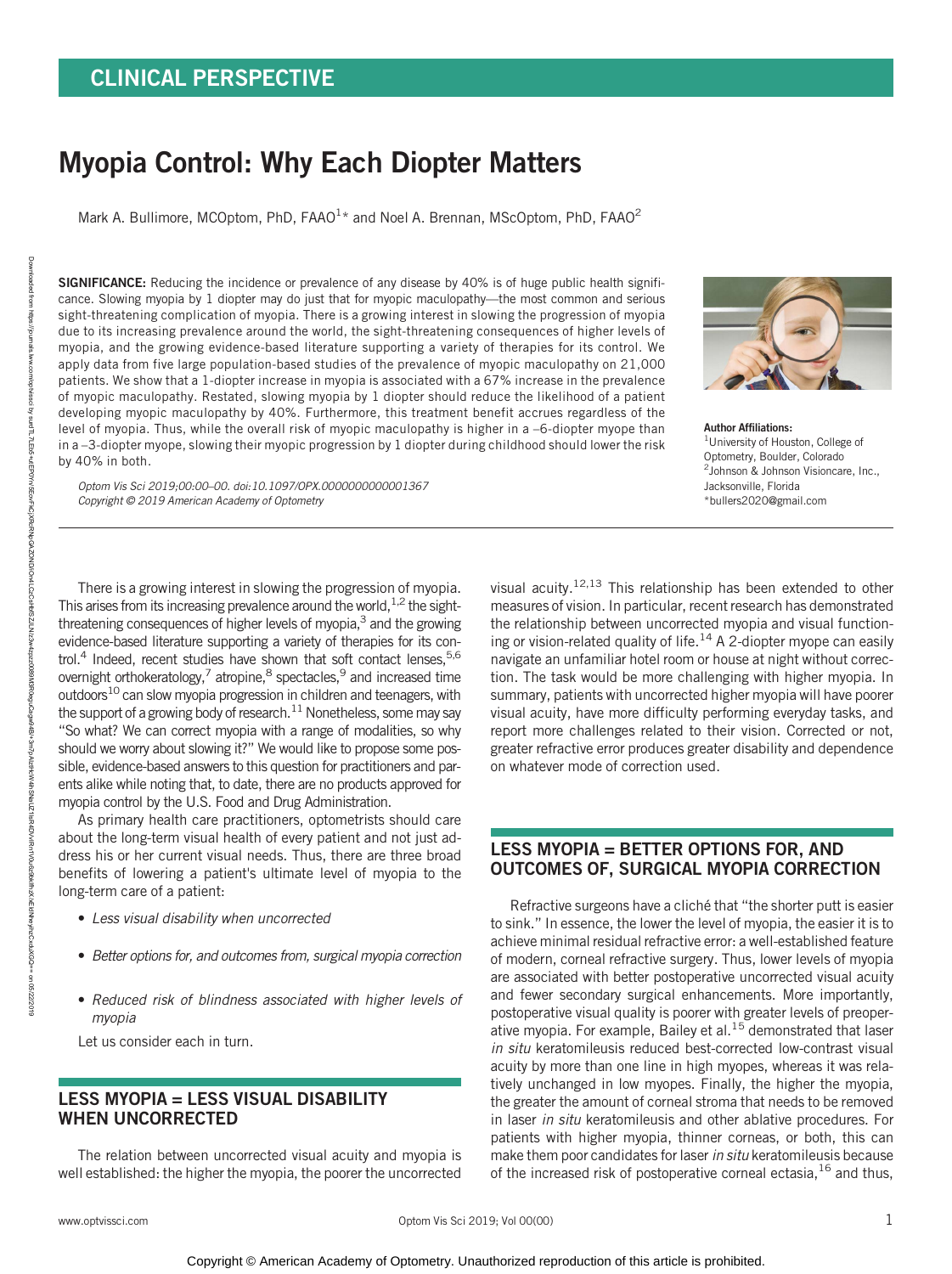they need to seek alternative procedures, such as phakic intraocular lenses, with their attendant increased risks.

### LESS MYOPIA = REDUCED RISK OF VISUAL IMPAIRMENT

Higher levels of myopia have long been associated with increased risk of cataract, glaucoma, and retinal detachment, but the greatest myopia-related cause of irreversible vision loss is myopic maculopathy, also referred to as myopic retinopathy or myopic macular degeneration.17–<sup>19</sup>

Myopic maculopathy is characterized by stretched blood vessels, peripapillary atrophy, posterior staphyloma, lacquer cracks in the Bruch membrane, geographic atrophy of the retinal pigment epithelium and choroid, subretinal hemorrhages, and choroidal neovascularization. These sight-threatening retinal changes occur later in life, but the underlying myopia develops during childhood and has often stabilized by the age of 21 years.<sup>20</sup> Unlike other common eye diseases, it is untreatable.

Fricke et al.<sup>21</sup> recently published a systematic review and metaanalysis quantifying blindness and visual impairment associated with myopic maculopathy and predicted future global trends. They estimated that 10 million people had visual impairment from myopic maculopathy in 2015, of whom 3.3 million were blind. By 2050, visual impairment will grow to 55.7 million (1 in 175), 18.5 million of whom will be blind. The risk of myopic maculopathy and its impact on public health are not limited to high myopes. As succinctly stated by Flitcroft,<sup>22</sup> "there is no safe level of myopia." Although the risk of myopic maculopathy escalates with increasing myopia, there are the far more myopes at the low end of the refractive spectrum. In fact, myopes of less than 5 diopters contributed 43% of the cases of myopic maculopathy in the Australian Blue Mountains Eye Study.<sup>23</sup> Thus, myopia control has the potential to reduce the risk of widespread visual impairment in myopes.

There have been five recent large population-based studies of the prevalence myopic maculopathy in older patients.<sup>23-27</sup> Collectively, these studies report data on 21,000 patients, mostly older than 50 years. Fig. 1 plots the prevalence of myopic maculopathy as a function of degree of myopia. Data are taken directly from the publications. Each article presented data for various ranges of myopia, so in constructing the figure, the midpoint of each range was used. The similarity across the five studies is more apparent by plotting prevalence on a logarithmic scale (right side). All five studies show a remarkably similar trajectory, despite being offset vertically by variations in disease definition, age, and underlying risk. Also shown is a family of lines with a slope of  $1.67\times$  per diopter. This further emphasizes the similarity in the growing incidence of maculopathy associated with increasing myopia across the five studies. In simple terms, from these published peer-reviewed data, we can state that each 1-diopter increase in myopia is associated with a 67% increase in the prevalence of myopic maculopathy, regardless of the overall incidence in a study population and the criteria used to define the disease. Restated, slowing myopia such that patients' refractive error is lower by 1 diopter should reduce the likelihood of them developing myopic maculopathy by 40%, regardless of race or disease definition. Furthermore, given the apparent constant slope of the data, this treatment benefit accrues regardless of the level of myopia. Thus, although the overall risk of myopic maculopathy is higher in a −6-diopter myope than in a −3-diopter myope, slowing their myopic progression by 1 diopter during childhood should lower the risk by 40% in both.

## COMPARISON WITH OTHER PREVENTIVE THERAPIES FOR MACULAR DISEASE

The Age-Related Eye Disease Study evaluated the effect of dietary supplements on the progression of age-related macular degeneration.<sup>28</sup> Eligible patients were randomly assigned to receive daily oral tablets containing antioxidants, zinc, antioxidants plus zinc, or a placebo. There was a statistically significant odds reduction for the development of advanced age-related macular degeneration with antioxidants plus zinc (odds ratio, 0.72; 99% confidence interval, 0.52 to 0.98). This represents a risk reduction of 25% for those taking antioxidants plus zinc for an average of 6.3 years. The reduction for those taking antioxidants alone or zinc alone was 17 and 21%, respectively.



FIGURE 1. The prevalence of myopic maculopathy plotted with both linear (left) and logarithmic (right) scales. The logarithmic scale emphasizes the similar trajectory of each data set, the additional risk associated with each diopter.